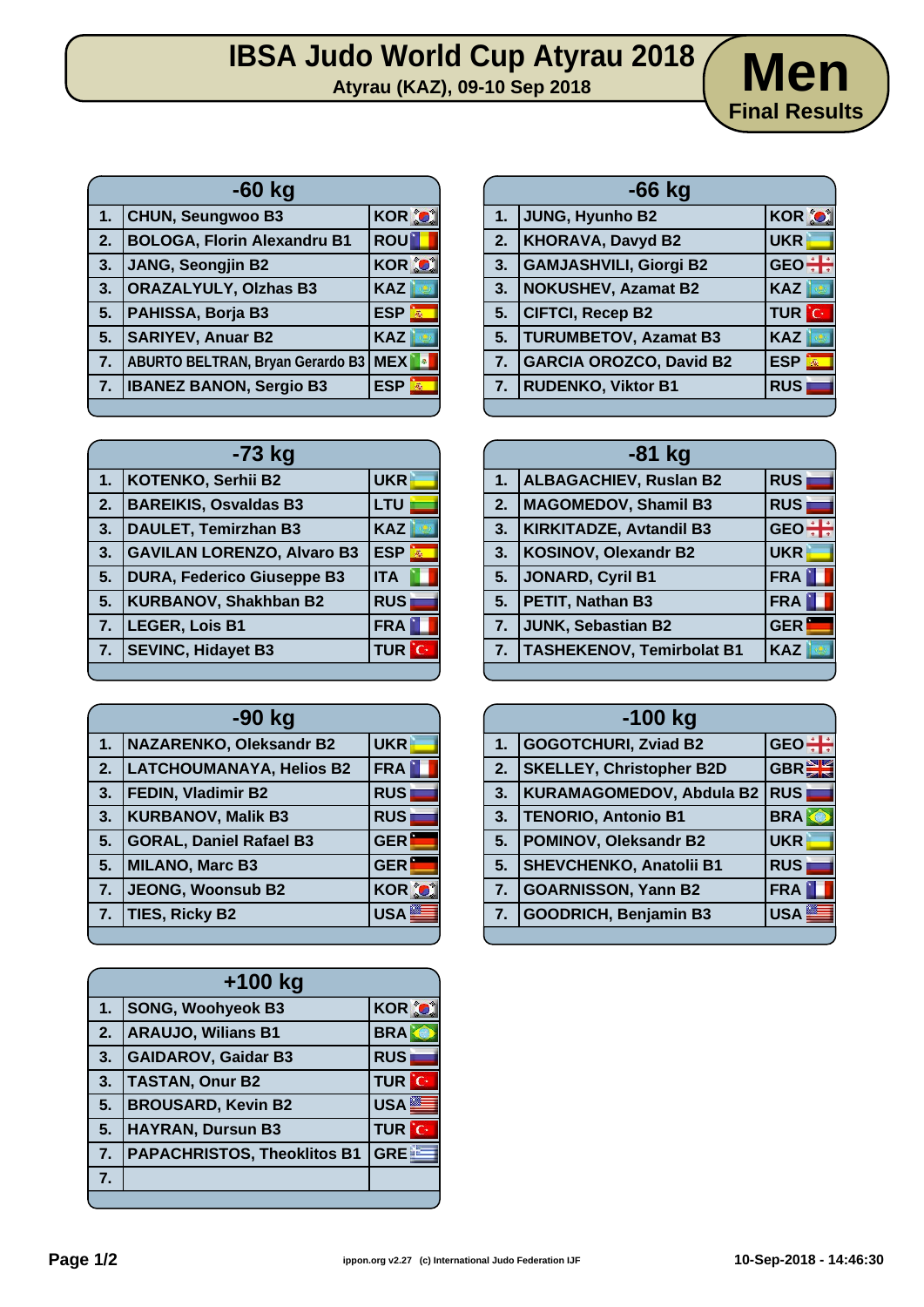# **IBSA Judo World Cup Atyrau 2018 Atyrau (KAZ), 09-10 Sep 2018 Women**

| -48 kg         |                              |              |
|----------------|------------------------------|--------------|
| 47             | <b>MARTINET, Sandrine B2</b> | <b>FRA</b>   |
| $\sqrt{2}$ .   | <b>BRUSSIG, Carmen B2</b>    | <b>GER</b>   |
| 3.             | <b>HALINSKA, Yuliya B2</b>   | <b>UKR</b>   |
| 3.             | <b>TASIN, Ecem B1</b>        | <b>TUR</b> C |
| 5.             | <b>EKE, Cahide B2</b>        | <b>TUR</b> C |
| 5.             | <b>FAIZULLINA, Aigul B2</b>  | <b>RUS</b>   |
| 7 <sub>1</sub> |                              |              |
| 7.             |                              |              |
|                |                              |              |

| -57 kg |                                 |               |
|--------|---------------------------------|---------------|
| 1.     | <b>CELIK, Zeynep B2</b>         | <b>TUR</b> C  |
| 2.     | <b>KIM, Seohyun B2</b>          | <b>KOR OF</b> |
| 3.     | <b>OVCHINNIKOVA, Natalia B2</b> | <b>RUS</b>    |
| 3.     |                                 |               |
| 5.     |                                 |               |
| 5.     |                                 |               |
| 7.     |                                 |               |
| 7.     |                                 |               |
|        |                                 |               |

| -70 kg |                          |              |
|--------|--------------------------|--------------|
| 1.     | ZABRODSKAIA, Olga B2     | <b>RUS</b>   |
| 2.     | <b>ULUCAM, Raziye B3</b> | <b>TUR</b> C |
| 3.     |                          |              |
| 3.     |                          |              |
| 5.     |                          |              |
| 5.     |                          |              |
| 7.     |                          |              |
| 7.     |                          |              |
|        |                          |              |

| $-52$ kg       |                              |               |
|----------------|------------------------------|---------------|
| 1 <sub>1</sub> | <b>CHERNIAK, Inna B3</b>     | <b>UKR</b>    |
| $\mathbf{2}$ . | <b>BRUSSIG, Ramona B2</b>    | <b>GER</b>    |
| 3.             | <b>SONG, Nayeong B3</b>      | <b>KOR OF</b> |
| 3.             | <b>STEPANIUK, Alesia B2</b>  | <b>RUS</b>    |
| 5.             | <b>AKGUL, Semra B1</b>       | <b>TUR</b> C  |
| 5.             | <b>LOHATSKA, Liudmyla B2</b> | <b>UKR</b>    |
| 7.             |                              |               |
| 7.             |                              |               |
|                |                              |               |

**Final Results**

| $-63$ kg |                              |               |
|----------|------------------------------|---------------|
| 1.       | <b>POZDNYSHEVA, Olga B2</b>  | <b>RUS</b>    |
| 2.       | <b>ARAUJO, Lucia B3</b>      | <b>BRA</b>    |
| 3.       | KIM, Soyun B2                | <b>KOR OF</b> |
| 3.       | <b>PERNHEIM, Nicolina B1</b> | <b>SWE</b>    |
| 5.       | <b>CELLIER, Manon B3</b>     | <b>FRA</b>    |
| 5.       | <b>CETE ARTAR, Duygu B2</b>  | <b>TUR</b> C  |
| 7.       |                              |               |
| 7.       |                              |               |
|          |                              |               |

| +70 kg |                         |            |
|--------|-------------------------|------------|
| 1.     | <b>SILVA, Rebeca B3</b> | <b>BRA</b> |
| 2.     | LEZE, Prescillia B3     | <b>FRA</b> |
| 3.     | PELI, Michela B2        | <b>ITA</b> |
| 3.     |                         |            |
| 5.     |                         |            |
| 5.     |                         |            |
| 7.     |                         |            |
| 7.     |                         |            |
|        |                         |            |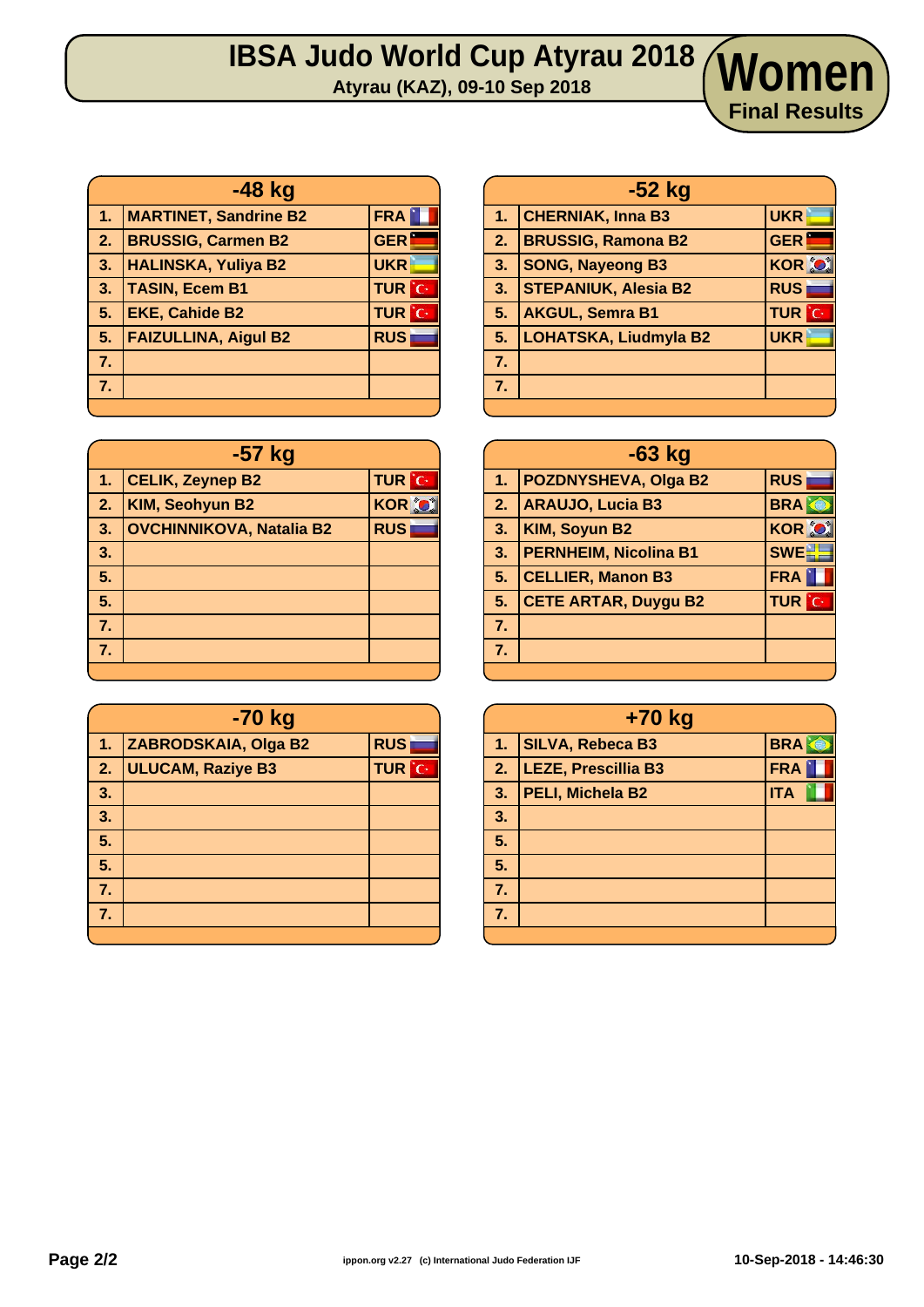## **IBSA Judo World Cup Atyrau 2018 Atyrau (KAZ), 09-10 Sep 2018 Medals**

**Total**

|     |              |            |                                 | 1st place   | 2nd place               | 3rd place      | 5th place        | 7th place        |
|-----|--------------|------------|---------------------------------|-------------|-------------------------|----------------|------------------|------------------|
| 1.1 |              | <b>RUS</b> | Russia                          | 3           | 1                       | 6              | 3                | 1                |
| 2.  | $\bullet$    | <b>KOR</b> | Korea, South                    | $\mathbf 3$ | 1                       | 3              | $\mathbf 0$      | 1                |
| 3.  |              | <b>UKR</b> | <b>Ukraine</b>                  | 3           | 1                       | $\overline{2}$ | $\overline{2}$   | $\boldsymbol{0}$ |
| 4.  | e            | <b>BRA</b> | <b>Brazil</b>                   | 1           | $\overline{2}$          | 1              | $\boldsymbol{0}$ | $\boldsymbol{0}$ |
| 5.  |              | <b>FRA</b> | France                          | 1           | $\mathbf 2$             | $\mathbf 0$    | 3                | $\overline{2}$   |
| 6.  | Ċ.           | <b>TUR</b> | <b>Turkey</b>                   | 1           | 1                       | $\overline{2}$ | 5                | 1                |
| 7.  | ÷            | <b>GEO</b> | Georgia                         | 1           | $\mathbf 0$             | $\overline{2}$ | $\mathbf 0$      | $\mathbf 0$      |
| 8.  |              | <b>GER</b> | Germany                         |             | $\overline{\mathbf{2}}$ | $\mathbf 0$    | $\overline{2}$   | 1                |
| 9.  | NK           | <b>GBR</b> | <b>Great Britain</b>            |             | 1                       | $\mathbf 0$    | $\mathbf 0$      | 0                |
| 9.  |              | <b>LTU</b> | Lithuania                       |             | 1                       | $\mathbf 0$    | $\boldsymbol{0}$ | 0                |
| 9.  |              | <b>ROU</b> | Romania                         |             | 1                       | $\mathbf 0$    | $\boldsymbol{0}$ | $\boldsymbol{0}$ |
| 12. |              | <b>KAZ</b> | Kazakhstan                      |             |                         | 3              | $\overline{2}$   | 1                |
| 13. | $\vec{m}_0$  | <b>ESP</b> | Spain                           |             |                         | 1              | 1                | $\overline{2}$   |
| 14. |              | <b>ITA</b> | Italy                           |             |                         | 1              | 1                | $\mathsf 0$      |
| 15. | 뫸            | <b>SWE</b> | Sweden                          |             |                         | 1              | $\boldsymbol{0}$ | $\boldsymbol{0}$ |
| 16. |              | <b>USA</b> | <b>United States of America</b> |             |                         |                | 1                | $\overline{2}$   |
| 17. |              | <b>GRE</b> | Greece                          |             |                         |                |                  | 1                |
| 17. | a            | <b>MEX</b> | Mexico                          |             |                         |                |                  | 1                |
| 19. | $^\circledR$ | <b>POR</b> | Portugal                        |             |                         |                |                  |                  |

19 nations in this event

19 nations with places 1st-7th  $( = 100\%)$ 

15 nations with medals  $( = 79\%)$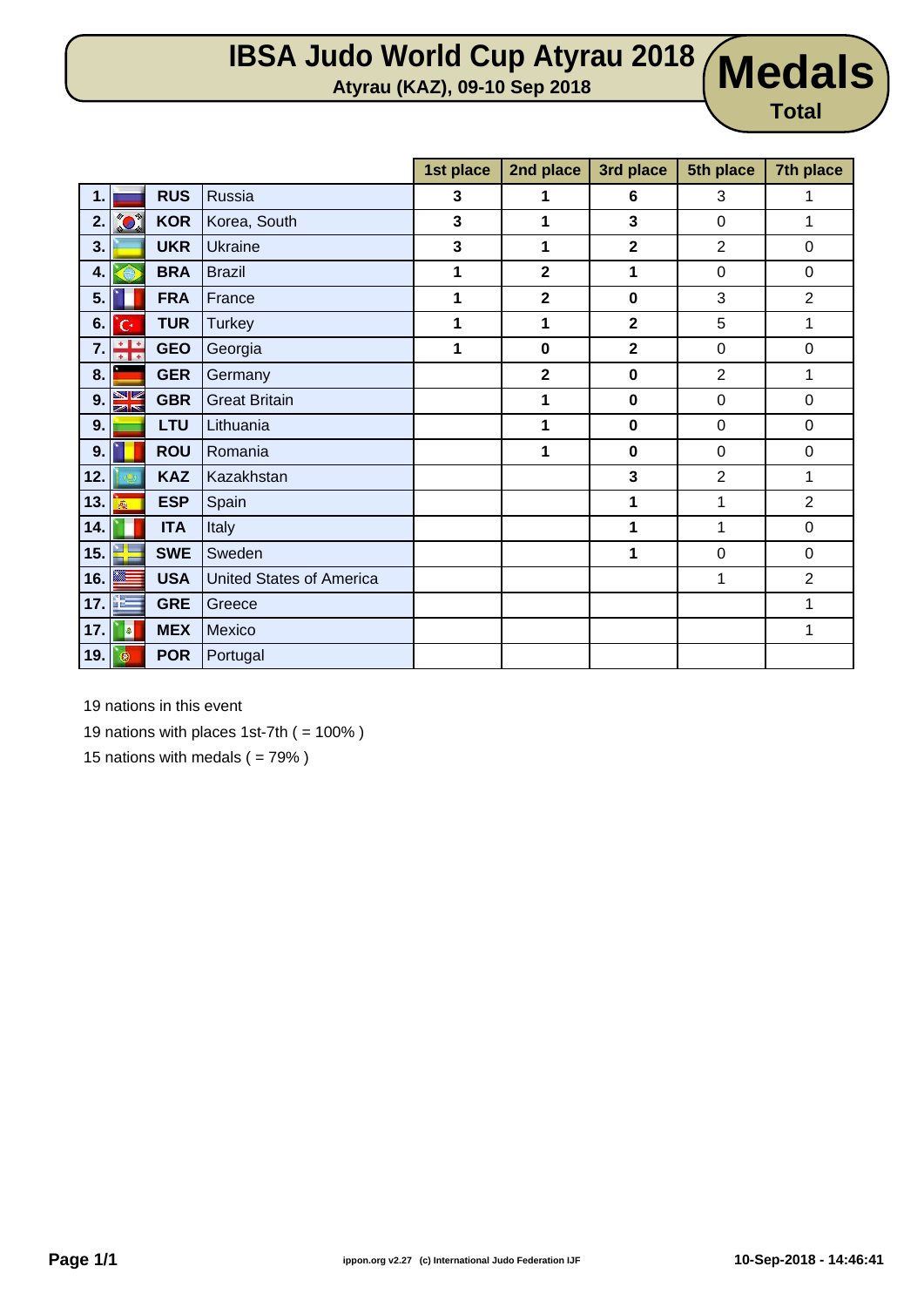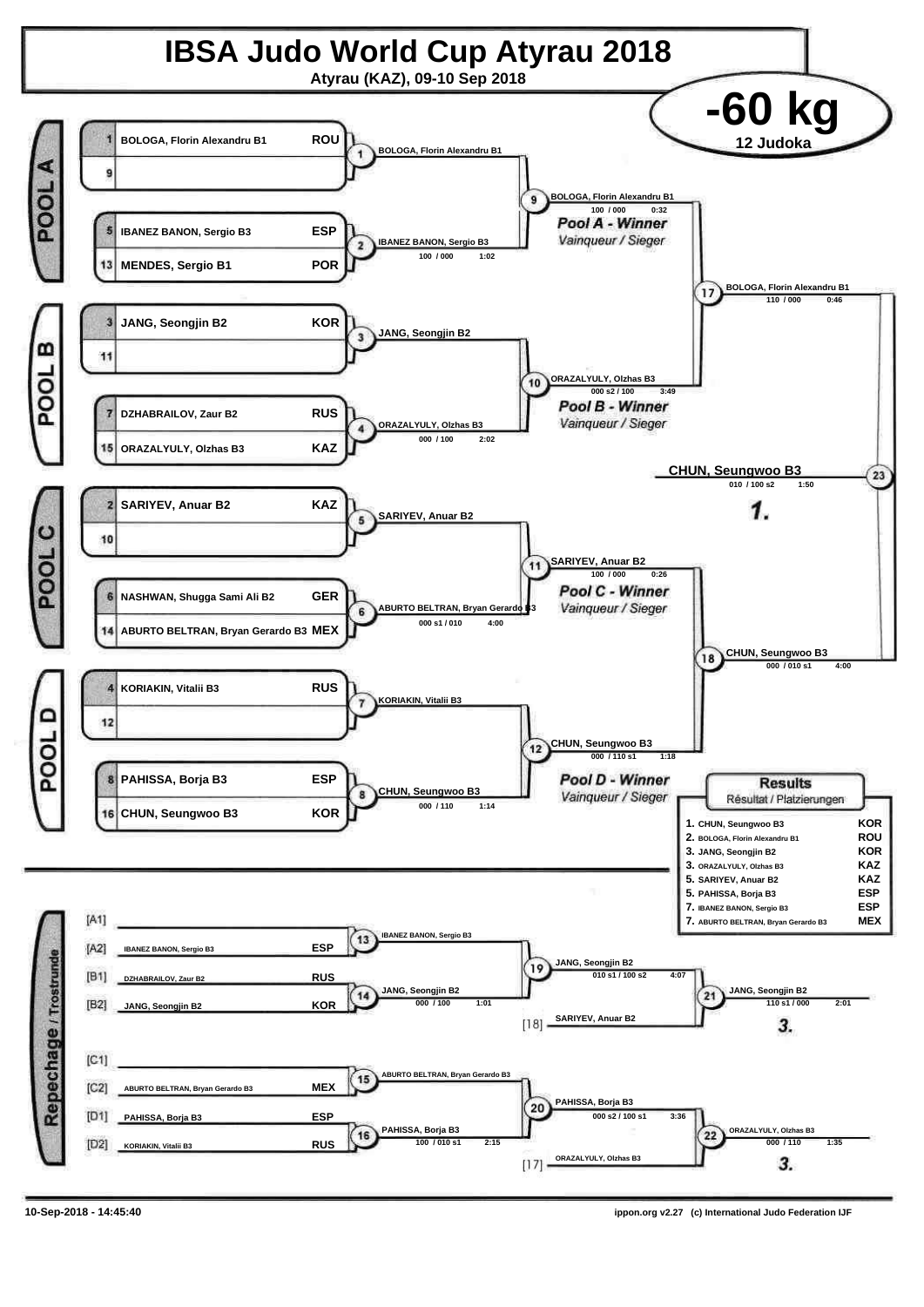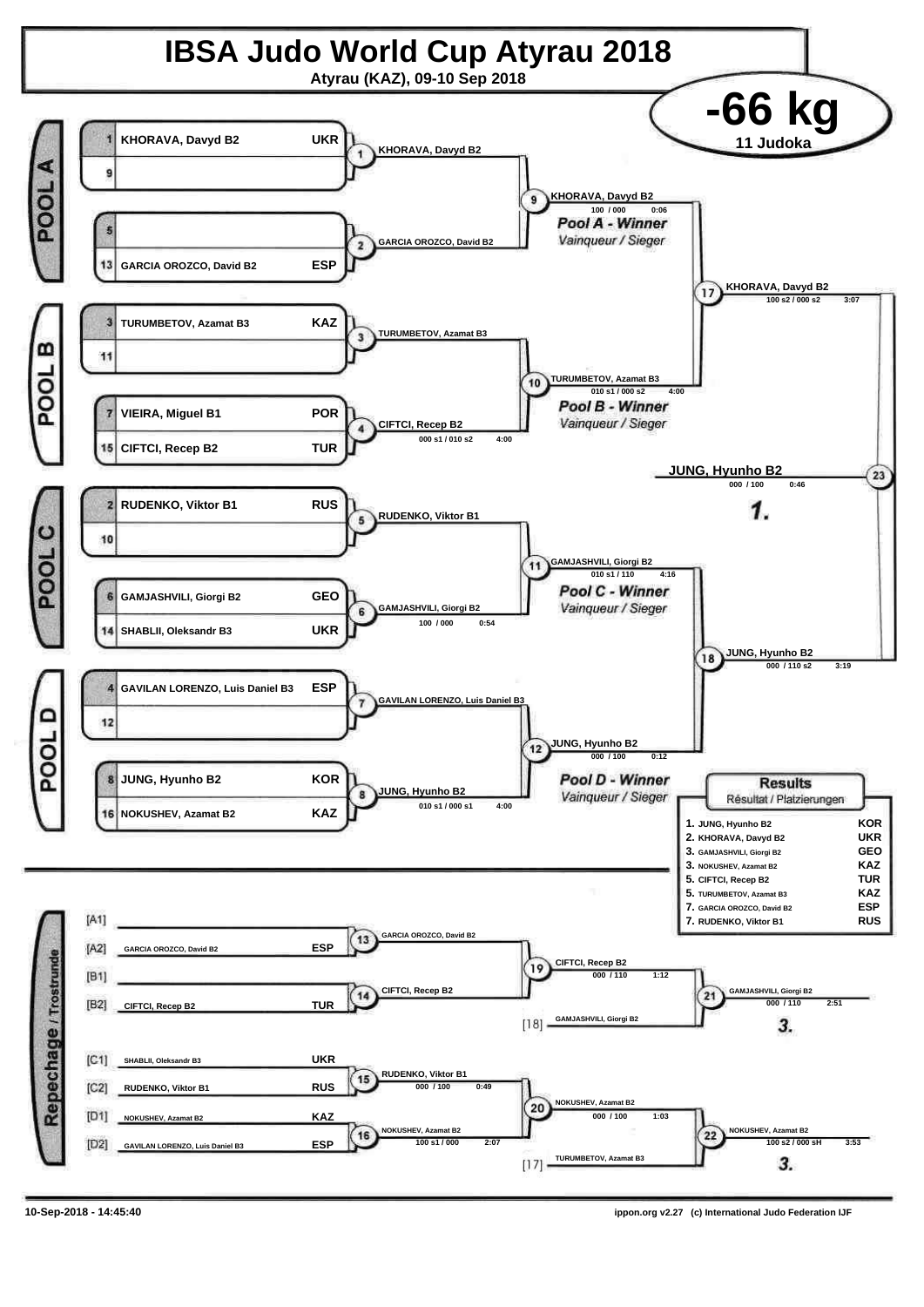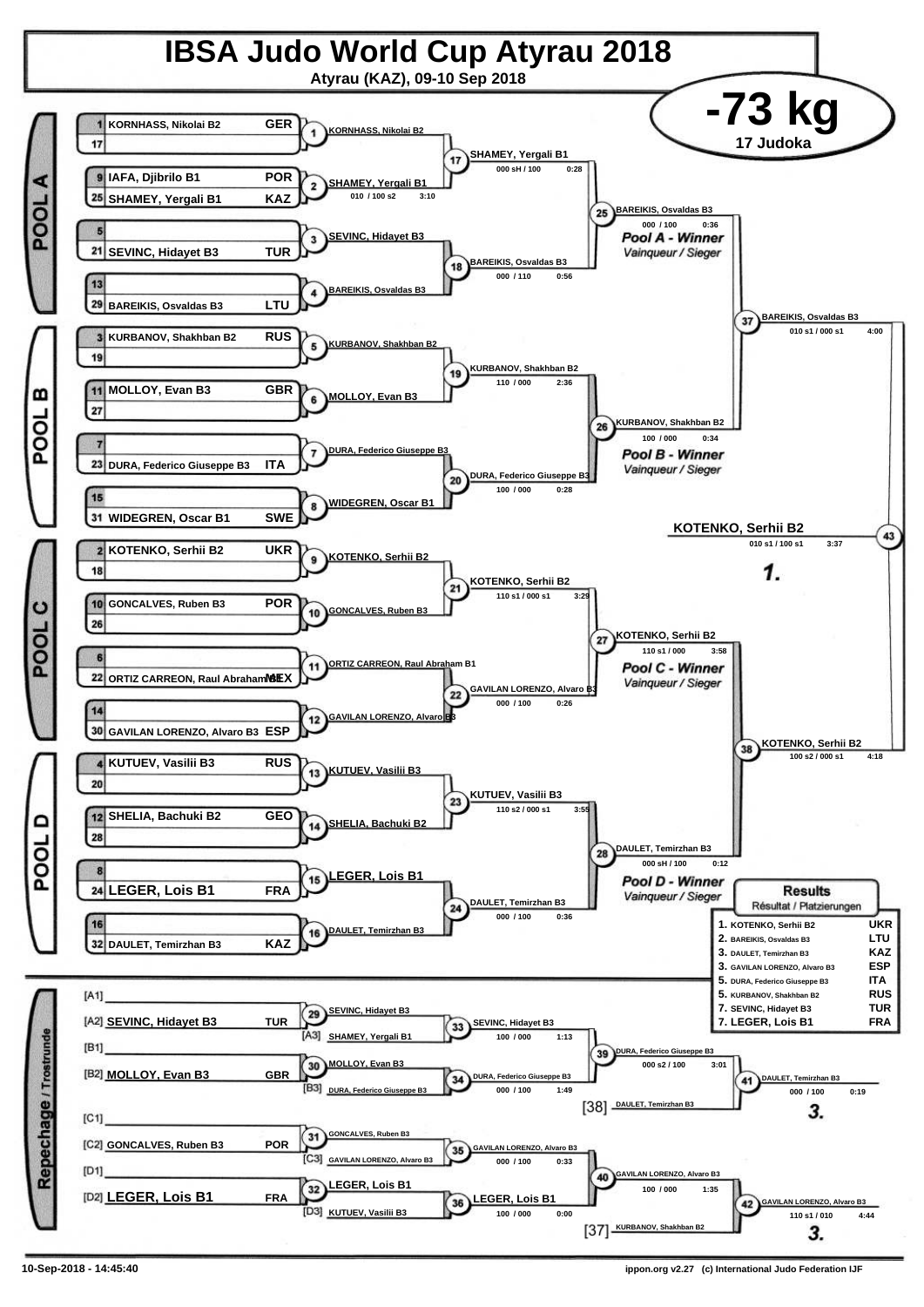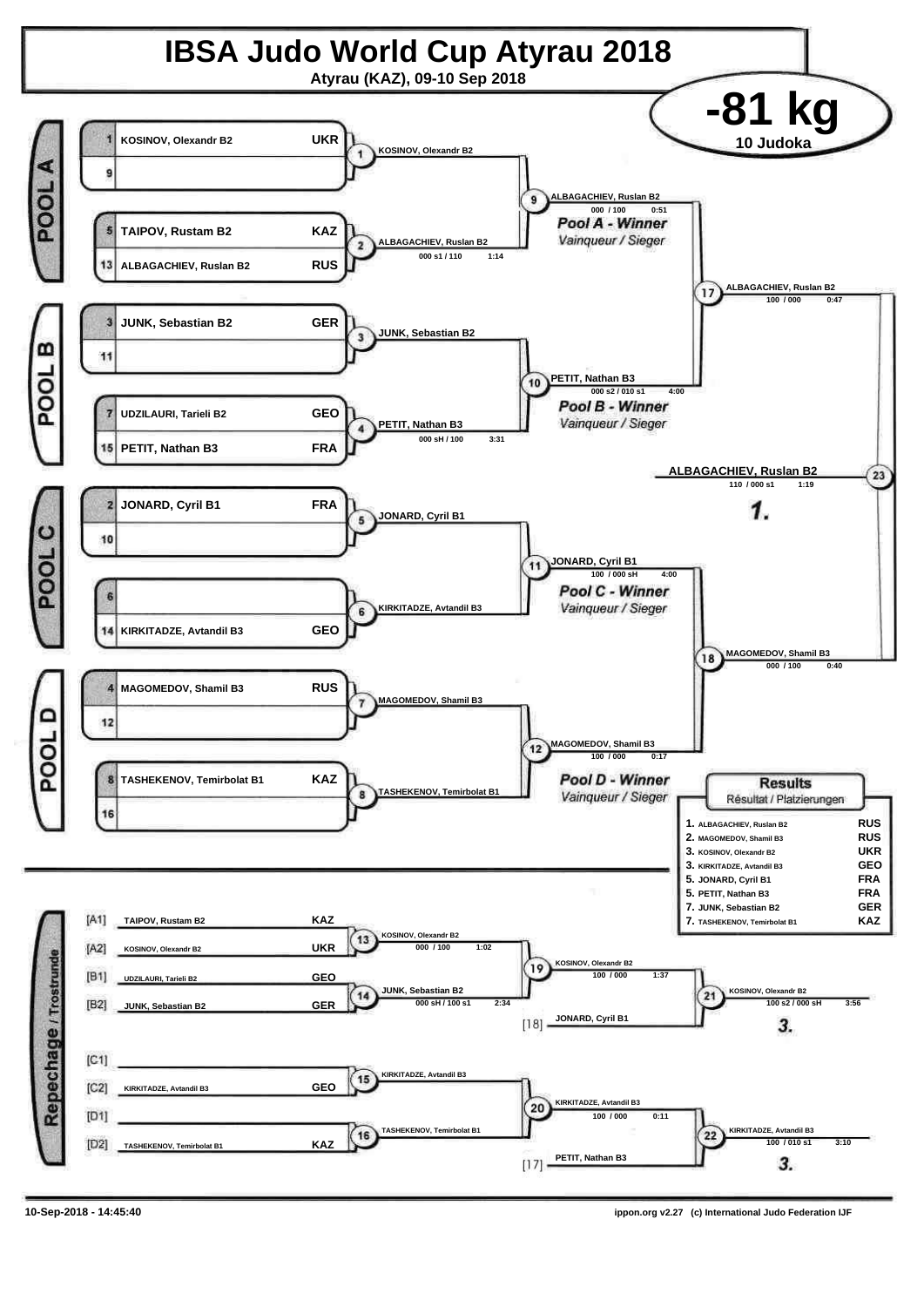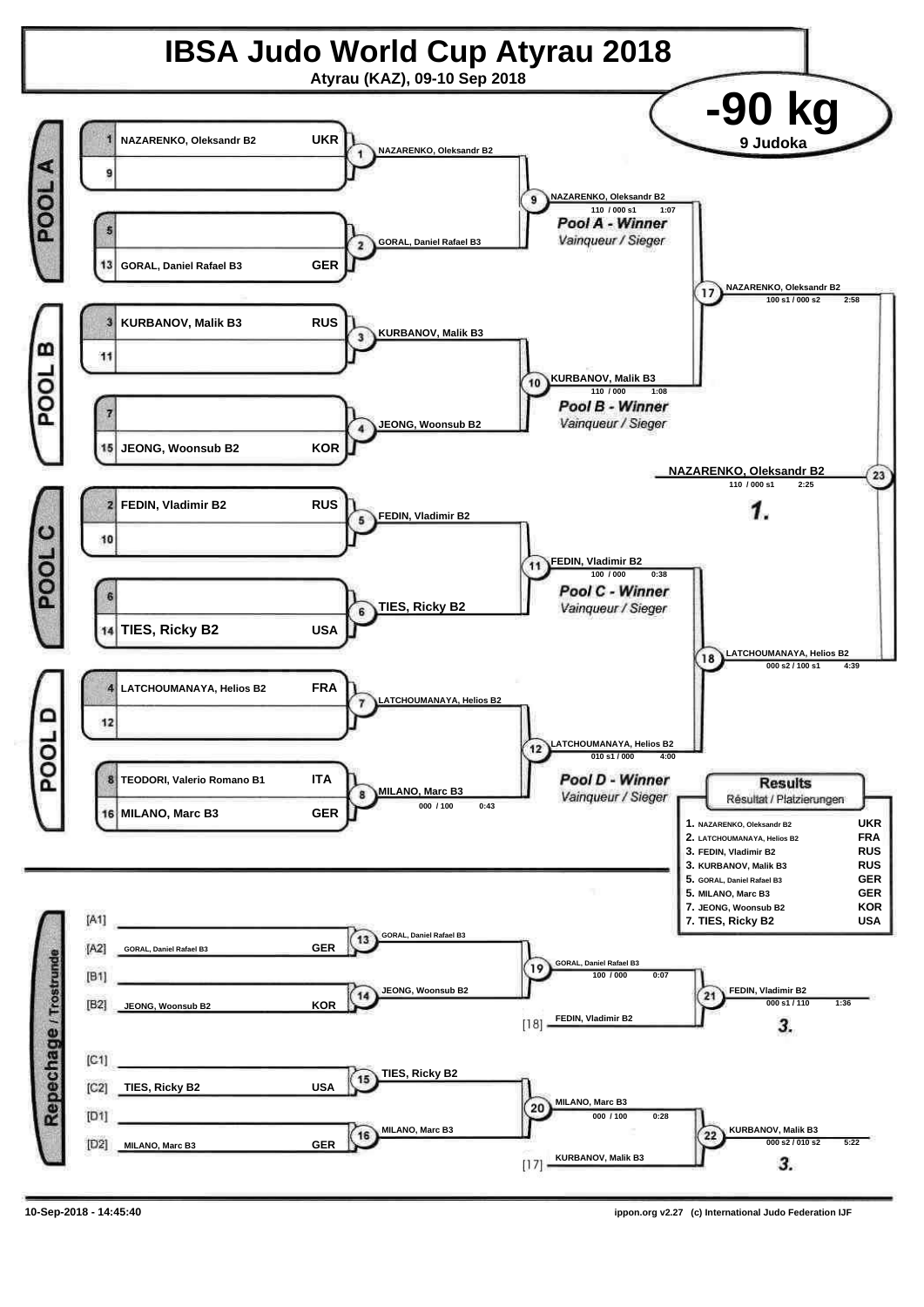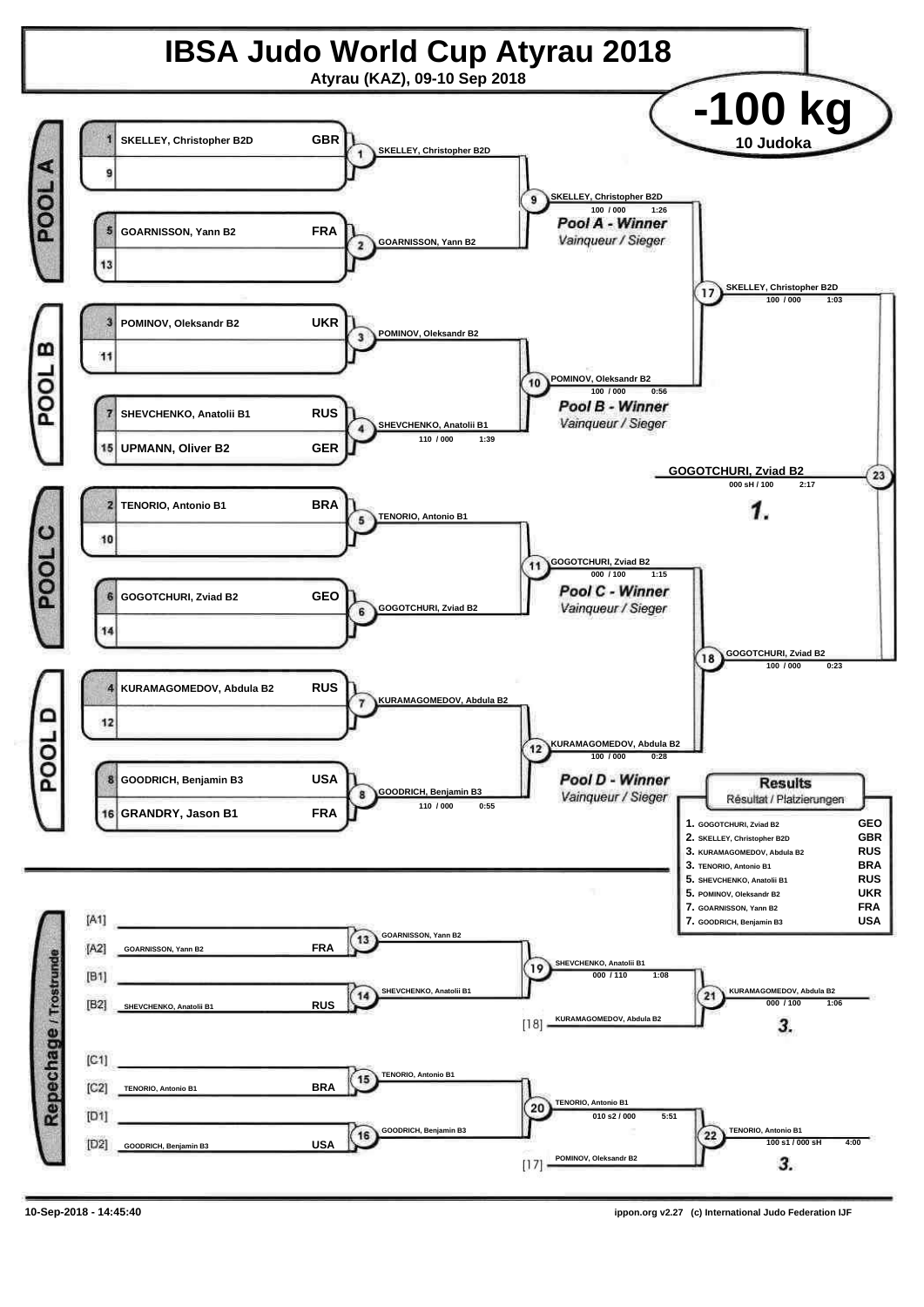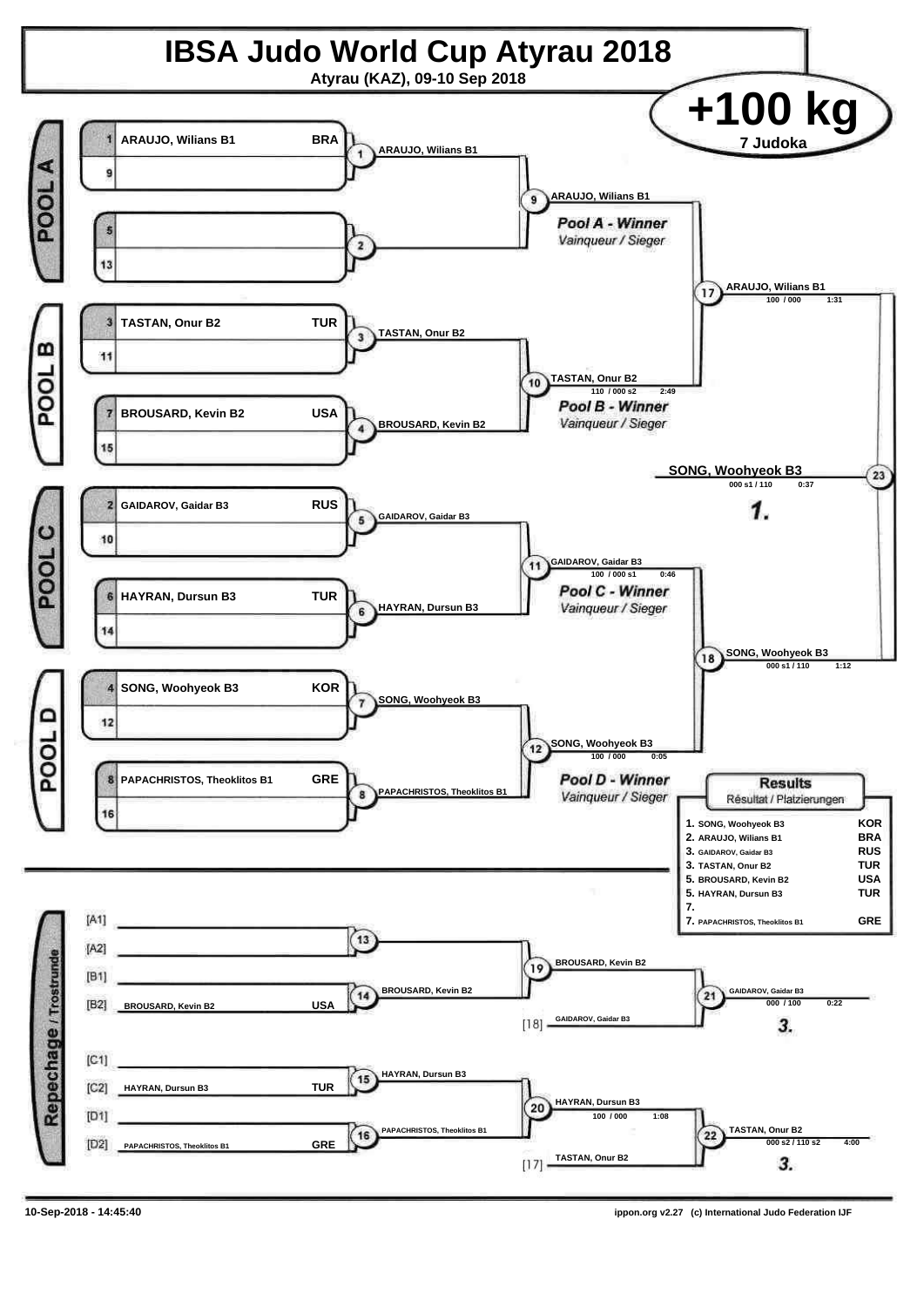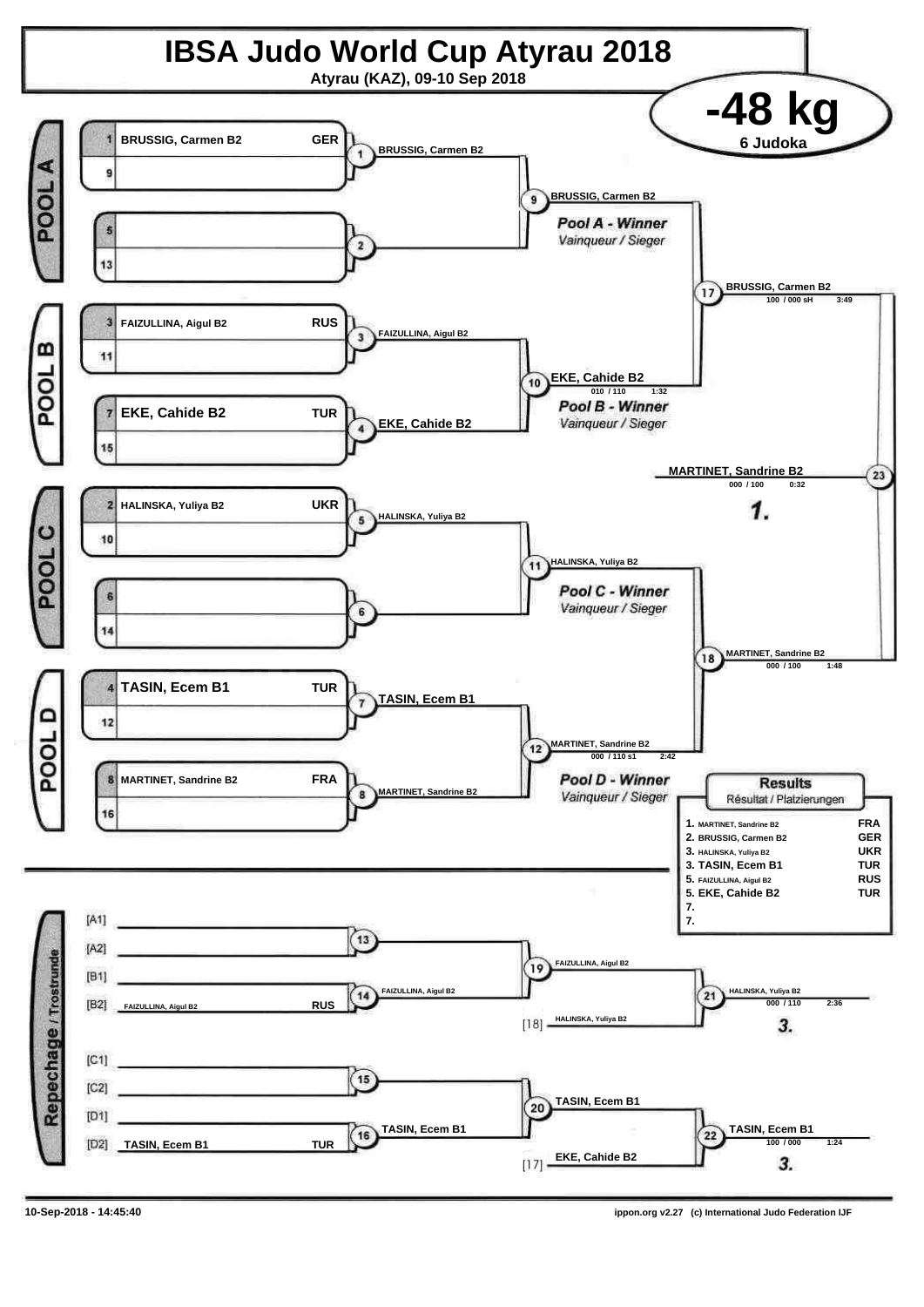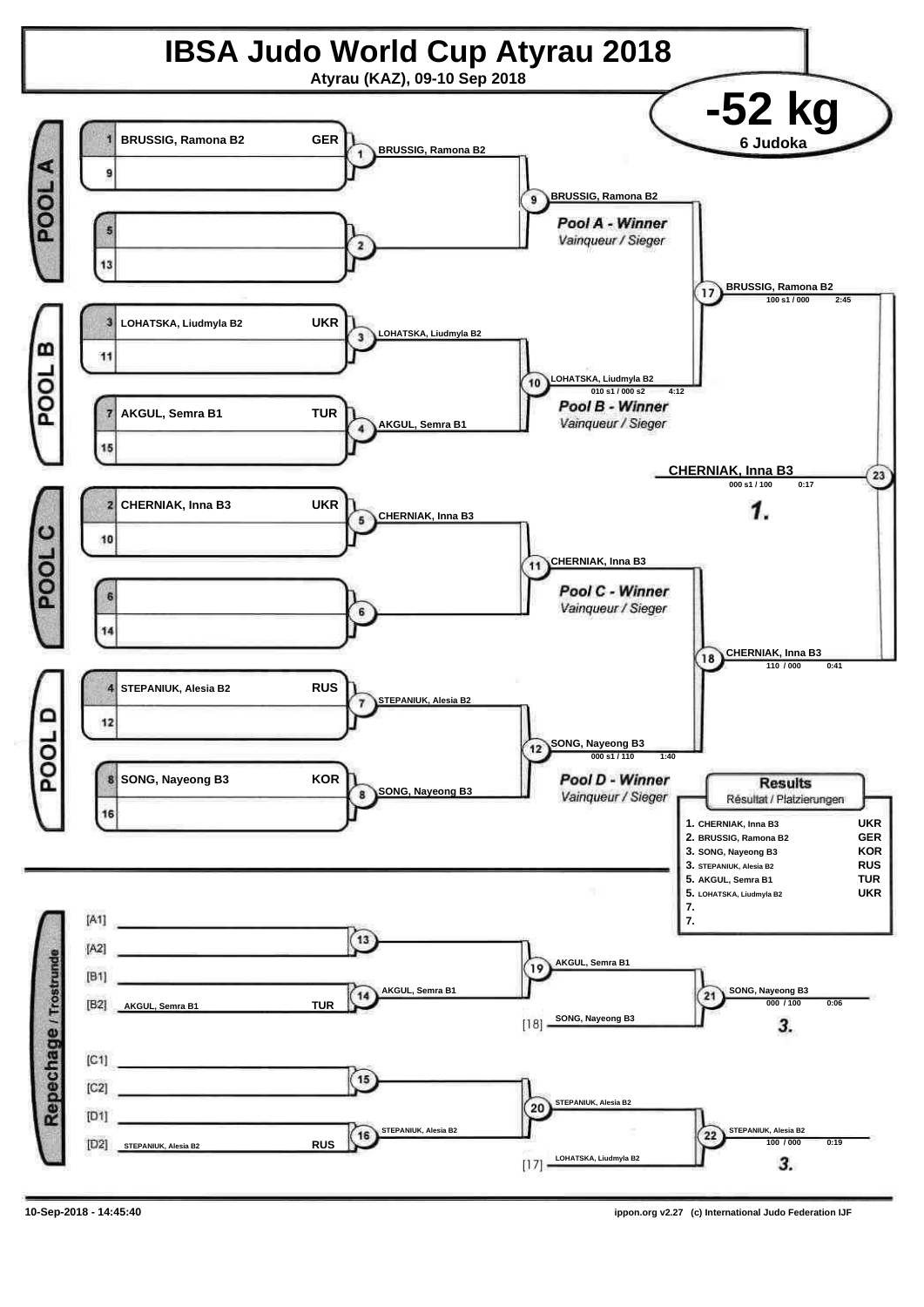#### **IBSA Judo World Cup Atyrau 2018**



|  | <b>CELIK, Zeynep B2</b>         | <b>TUR</b> |  | $(10)$ <sub>1</sub> | (10) | (10) | m<br>(30) |  |  |  |
|--|---------------------------------|------------|--|---------------------|------|------|-----------|--|--|--|
|  | <b>OVCHINNIKOVA, Natalia B2</b> | <b>RUS</b> |  |                     | (10) |      | (10)      |  |  |  |
|  | GIORDANO, Asia B1               | ITA        |  |                     |      |      | (0)       |  |  |  |
|  | KIM, Seohyun B2                 | <b>KOR</b> |  | (10)                | (10) |      | (20)      |  |  |  |



#### **Final Results**

**TUR KOR**

**1. CELIK, Zeynep B2**

**2. KIM, Seohyun B2**

**3. OVCHINNIKOVA, Natalia B2 RUS**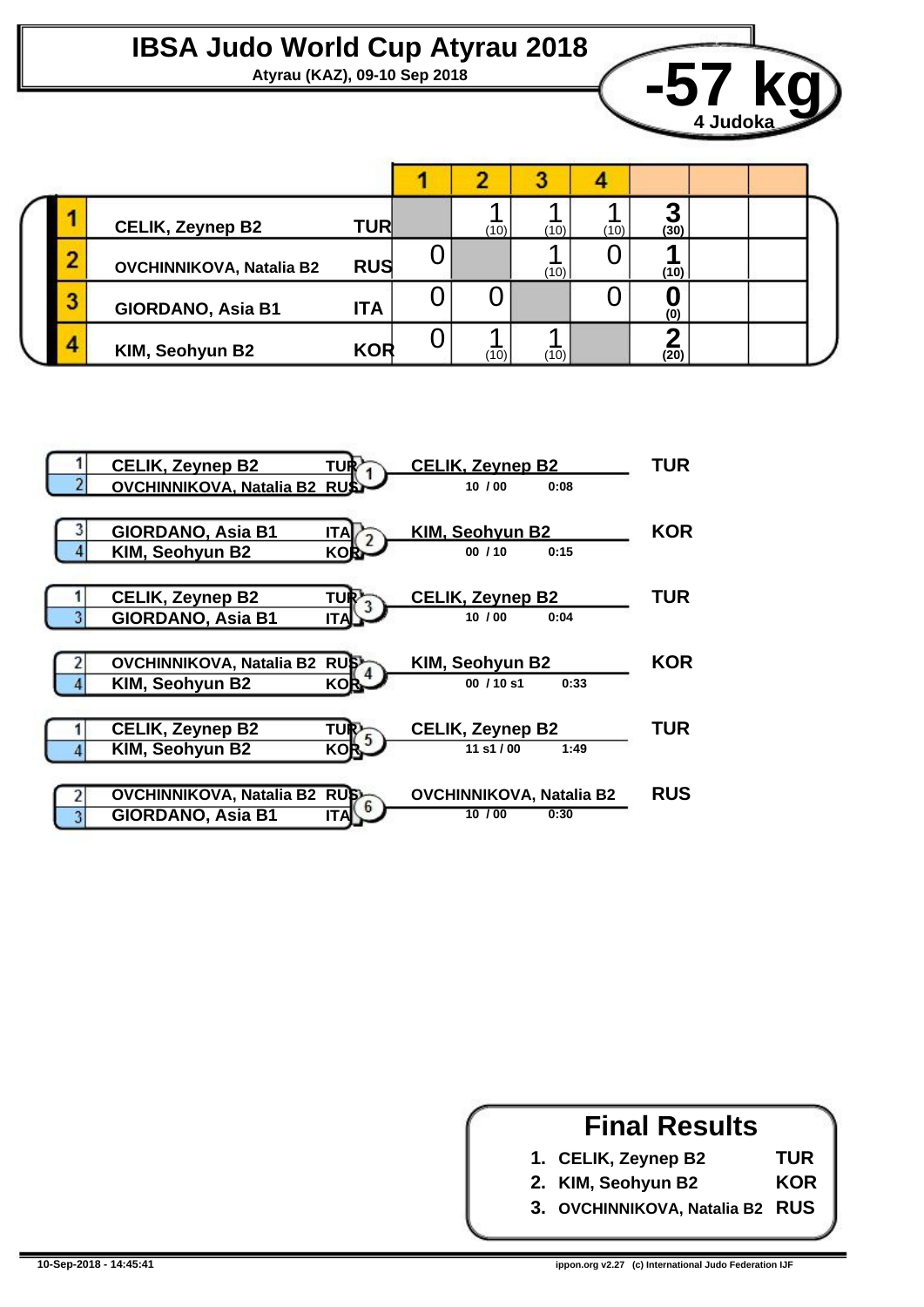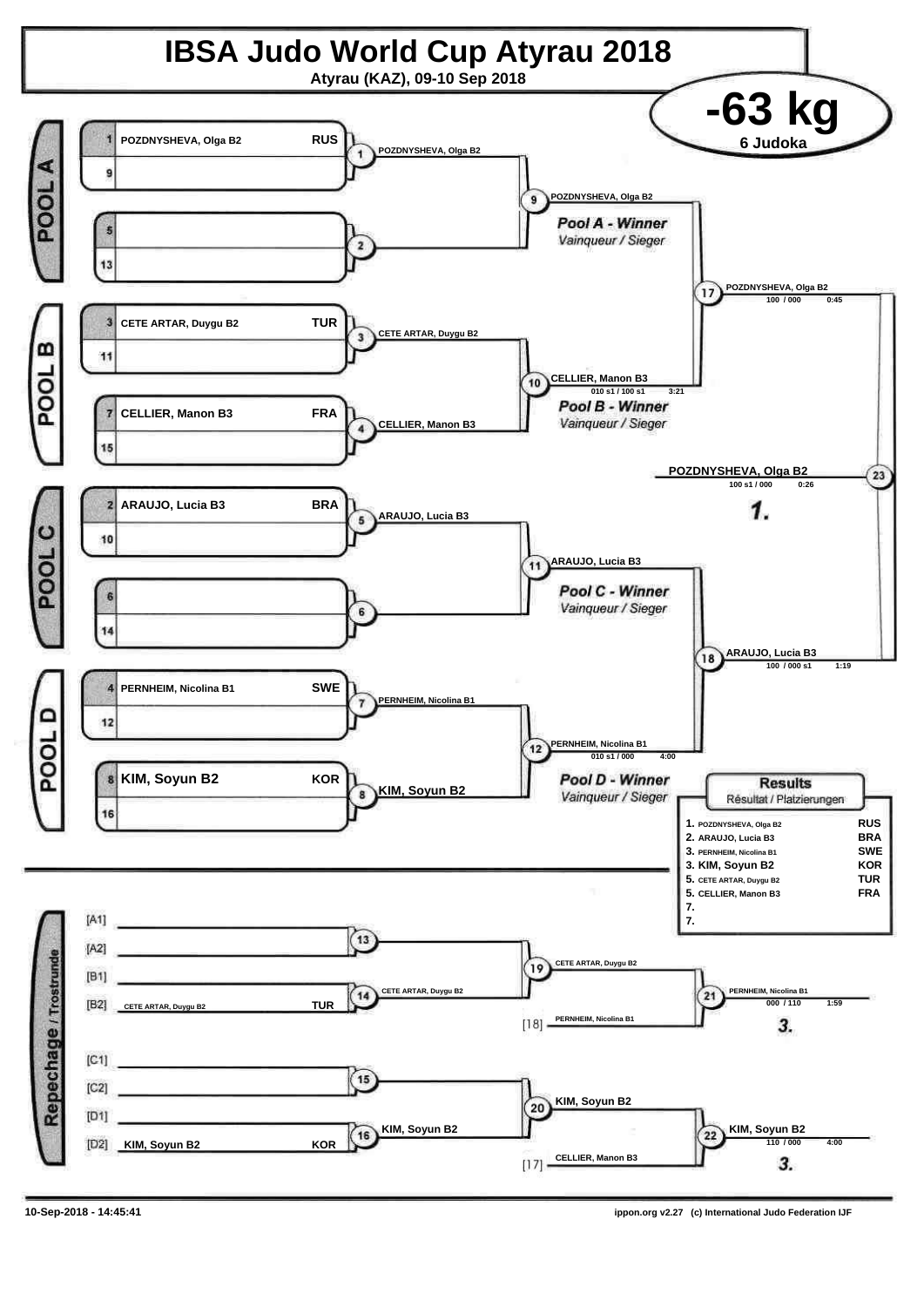#### **IBSA Judo World Cup Atyrau 2018**

Atyrau (KAZ), 09-10 Sep 2018<br>**-70 kg** 

### **BEST OF THREE**





**2 Judoka**